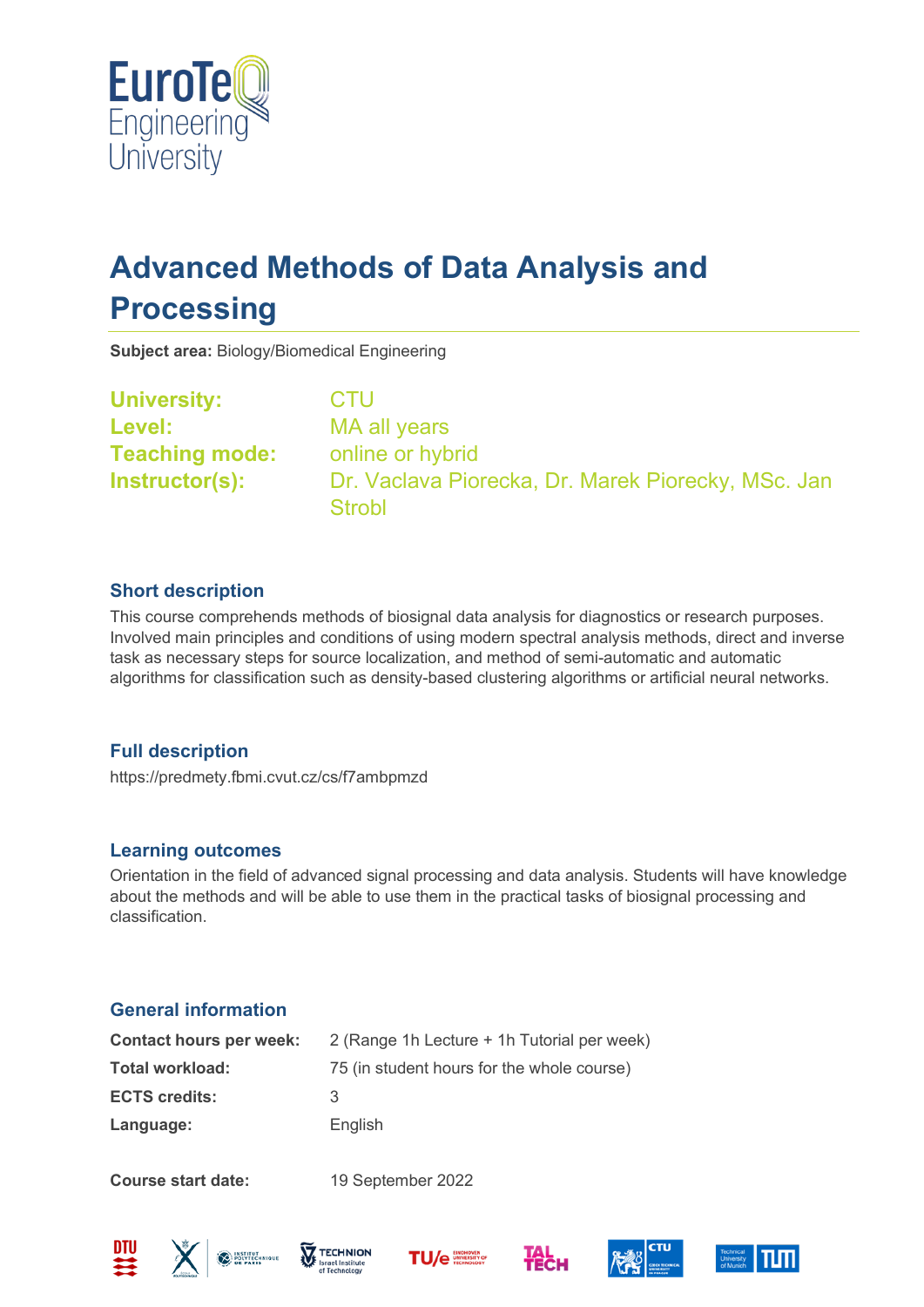

| <b>Course end date:</b>          | <b>15 January 2023</b>                                                                                                                                                                                                                      |
|----------------------------------|---------------------------------------------------------------------------------------------------------------------------------------------------------------------------------------------------------------------------------------------|
| Add. info about start date:      | Start course date refers to start of the semester at CTU. Schedules will be<br>available 1-2 weeks before semester starts. Lectures are taken place from<br>19.9.2022 until15.1.2023. Examination period from 16.1.2023 until<br>19.2.2023. |
| <b>Weekly teaching day/time:</b> |                                                                                                                                                                                                                                             |
| Time zone:                       | CET (Denmark, Germany, France, Netherlands, Switzerland, Czech<br>Republic)                                                                                                                                                                 |
| <b>Further information:</b>      |                                                                                                                                                                                                                                             |
| <b>Prerequisites:</b>            | <b>None</b>                                                                                                                                                                                                                                 |
| <b>Activities and methods:</b>   | Lectures, Tutorial sessions                                                                                                                                                                                                                 |
| <b>Presence on campus:</b>       |                                                                                                                                                                                                                                             |

#### **Final examination**

| Form:                        | assignment                                                                                                                                                                                                                                                                                                                                                                                                 |
|------------------------------|------------------------------------------------------------------------------------------------------------------------------------------------------------------------------------------------------------------------------------------------------------------------------------------------------------------------------------------------------------------------------------------------------------|
| Date:                        |                                                                                                                                                                                                                                                                                                                                                                                                            |
| Location/format:             | online                                                                                                                                                                                                                                                                                                                                                                                                     |
| <b>Re-sit possibility:</b>   | <b>ves</b>                                                                                                                                                                                                                                                                                                                                                                                                 |
| <b>Transcript available:</b> | end of semester                                                                                                                                                                                                                                                                                                                                                                                            |
| Add. info/requirements:      | Active participation in exercises is mandatory. During the exercises,<br>student will complete scored tasks, 45 points can be obtained from the<br>scored tasks. At the end of the semester, student will write a final test with<br>value of 55 points (written test and practical part). Credit is given if the<br>student obtains at least 50% of the points from the exercise (ECTS grading<br>scale). |

## **Registration**

To register for this course, follow the registration requirements of your **home university** as specified here: [www.euroteq.eu/courses-registration.](http://www.euroteq.eu/courses-registration)

#### **Administration**

| <b>Number of places:</b>     | 10        |
|------------------------------|-----------|
| <b>Minimum participants:</b> | -         |
| Internal course code:        | F7AMBPMZD |